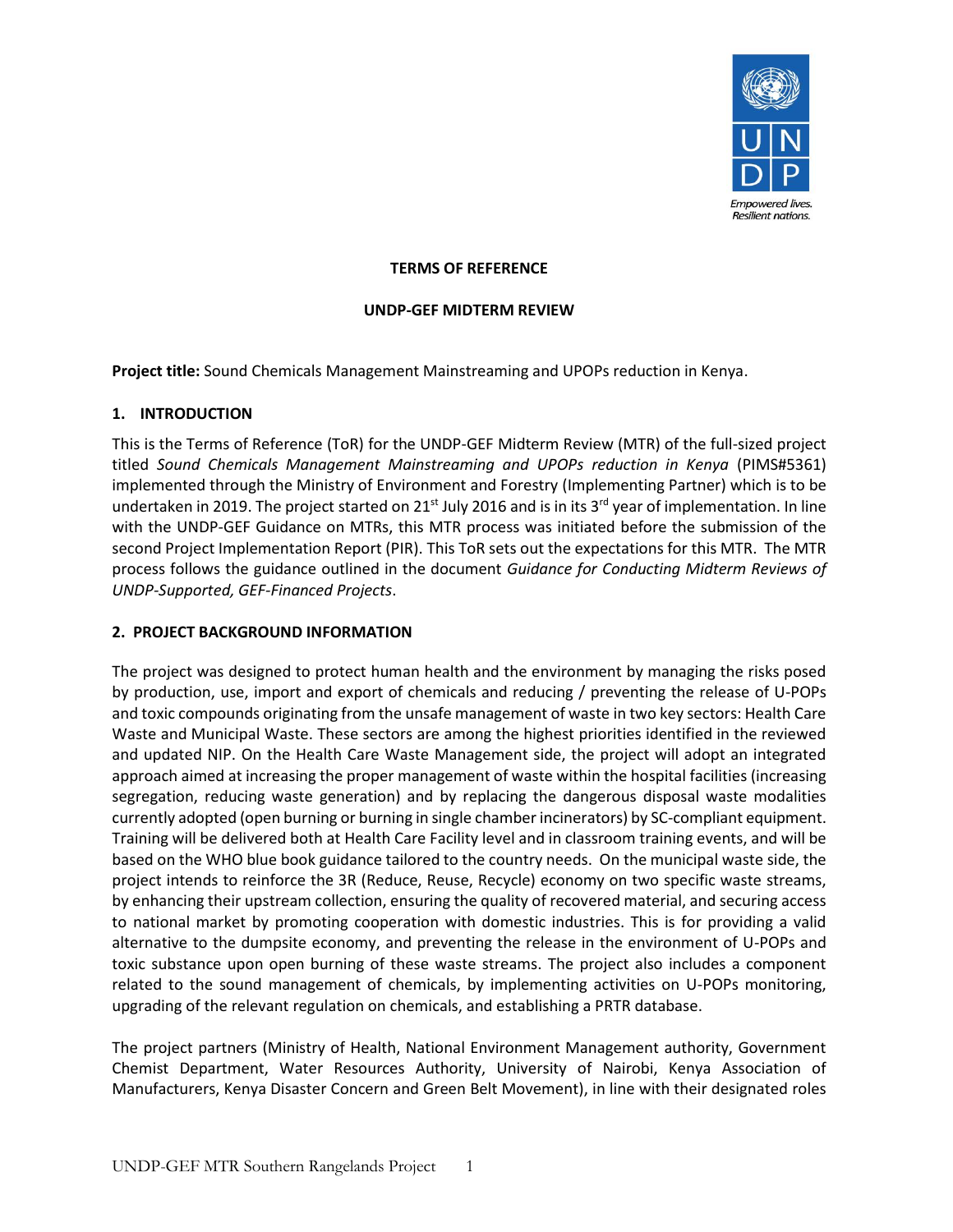and responsibilities; support national efforts to mainstream sound chemical management into policies and legislation, capacity build actors in the chemicals utilisation value chain, and promote adoption of non-burn technology for the reduction in UPOPs emissions.

The **Objective** of the project is the "Reduction of the release of U-POPs and other substances of concern and the related health risks, through the implementation of environmentally sound management of municipal and healthcare wastes and of an integrated institutional and regulatory framework covering management of and reporting on POPs."

The project comprises five complementary components, which are cost-shared by the GEF and cofinancing as follows: -

- **Component 1.** Streamlining sound management of chemicals and waste into national and county development activities through capacity building of MENR, MOH, county governments of Nairobi, Kisumu, Nakuru and Mombasa and the NGOs.
- **Component 2.** Introducing environmentally sound management of health care waste in selected healthcare facilities; policy and strategic plans to prepare them to adopt BAT and BEP disposal.
- **Component 3.** Demonstration of sound healthcare waste disposal technologies in a selected number of healthcare facilities in each county.
- **Component 4.** Minimizing releases of unintentionally produced POPs from open burning of waste.

**Component 5.** Monitoring, learning, adaptive feedback, outreach and evaluation.

The project implementation runs from July 2016 to July 2021 with a total budget of USD 25,523,803 of which GEF grant is USD 4,515,000 and a co-finance of USD 21,008,803.

# **3. OBJECTIVES OF THE MTR**

The MTR will assess progress towards the achievement of the project objectives and outcomes as specified in the Project Document, and assess early signs of project success or failure with the goal of identifying the necessary changes to be made in order to set the project on-track to achieve its intended results. The MTR will also review the project's strategy, and its risks to sustainability.

## **4. MTR APPROACH & METHODOLOGY**

The MTR must provide evidence based information that is credible, reliable and useful. The MTR team will review all relevant sources of information including documents prepared during the preparation phase (i.e. PIF, UNDP Initiation Plan, UNDP Environmental & Social Safeguard Policy, the Project Document), project reports (including quarterly reports, Annual Project Review/PIRs), project budget revisions, lesson learned reports, national strategic and legal documents, and any other materials that the team considers useful for this evidence-based review. The MTR team will review the baseline GEF focal area Tracking Tool submitted to the GEF at CEO endorsement, and the midterm GEF focal area Tracking Tool that must be completed before the MTR field mission begins.

The MTR team is expected to follow a collaborative and participatory approach<sup>1</sup> ensuring close engagement with the Project Team, government counterparts (the GEF Operational Focal Point), the UNDP Country Office(s), UNDP-GEF Regional Technical Advisers, and other key stakeholders.

 $\overline{\phantom{a}}$ <sup>1</sup> For ideas on innovative and participatory Monitoring and Evaluation strategies and techniques, see UNDP Discussion Paper: [Innovations in Monitoring & Evaluating Results,](http://www.undp.org/content/undp/en/home/librarypage/capacity-building/discussion-paper--innovations-in-monitoring---evaluating-results/) 05 Nov 2013.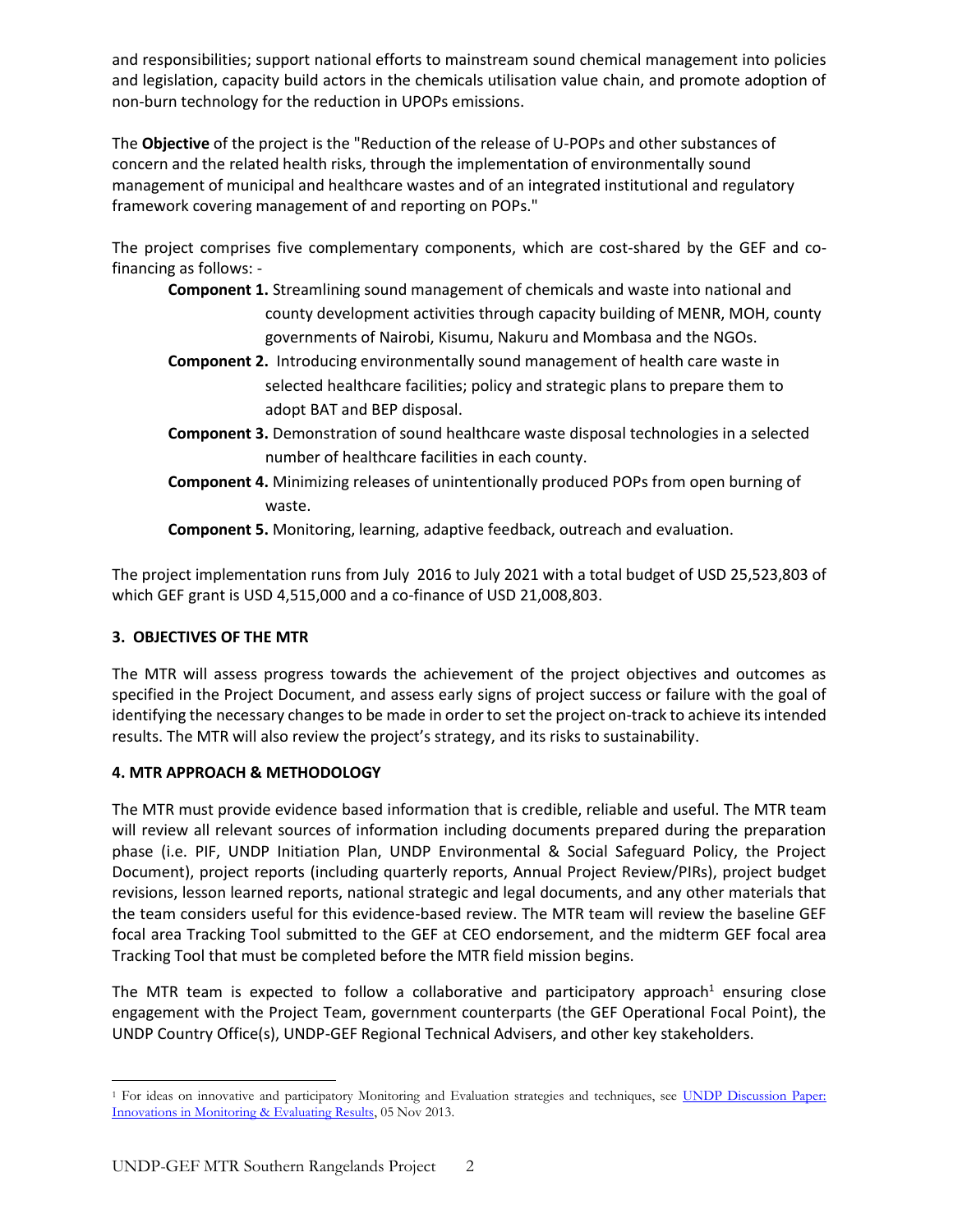Engagement of stakeholders is vital to a successful MTR. $<sup>2</sup>$  Stakeholder involvement should include</sup> interviews with stakeholders who have project responsibilities, including but not limited to Ministry of Health, National Environment Management Authority, University of Nairobi, Kenya Association of Manufacturers, Kenya Disaster Concern and Green Belt Movement as executing agencies, senior officials and task team/component leaders, key experts and consultants in the subject area, Project Board, project stakeholders, academia, local government, health care facilities and CSOs, etc. Additionally, the MTR team is expected to conduct field missions to the project sites in Mombasa, Nairobi, Nakuru and Kisumu.

The final MTR report should describe the full MTR approach taken and the rationale for the approach, making explicit the underlying assumptions, challenges, strengths and weaknesses about the methods and approach of the review.

### **5. DETAILED SCOPE OF THE MTR**

The MTR team will assess the following four categories of project progress. See the *Guidance for Conducting Midterm Reviews of UNDP-Supported, GEF-Financed Projects* for extended descriptions.

### **i. Project Strategy**

Project design:

- Review the problem addressed by the project and the underlying assumptions. Review the effect of any incorrect assumptions or changes to the context on the achievement of the project results as outlined in the Project Document.
- Review the relevance of the project strategy and assess whether it provides the most effective route towards expected/intended results. Were lessons from other relevant projects properly incorporated into the project design?
- Review how the project addresses country priorities. Review country ownership. Was the project concept in line with the national sector development priorities and plans)?
- Review decision-making processes: were perspectives of those who would be affected by project decisions, those who could affect the outcomes, and those who could contribute information or other resources to the process, taken into account during project design processes?
- Review the extent to which relevant gender issues are included in the project design and implementation. See Annex 9 of *Guidance for Conducting Midterm Reviews of UNDP-Supported, GEF-Financed Projects* for further guidelines.
- If there are major areas of concern, recommend areas for improvement.

## Results Framework/Logframe:

- Undertake a critical analysis of the project's logframe indicators and targets, assess how "SMART" the midterm and end-of-project targets are (Specific, Measurable, Attainable, Relevant, Timebound), and suggest specific amendments/revisions to the targets and indicators as necessary.
- Are the project's objectives and outcomes or components clear, practical, and feasible within its time frame?
- Examine if progress so far has led to, or could in the future catalyse beneficial development effects (i.e. income generation, gender equality and women's empowerment, improved governance etc...) that should be included in the project results framework and monitored on an annual basis.

 $\overline{\phantom{a}}$ <sup>2</sup> For more stakeholder engagement in the M&E process, see the UNDP Handbook on Planning, Monitoring and Evaluating for [Development Results,](http://www.undg.org/docs/11653/UNDP-PME-Handbook-(2009).pdf) Chapter 3, pg. 93.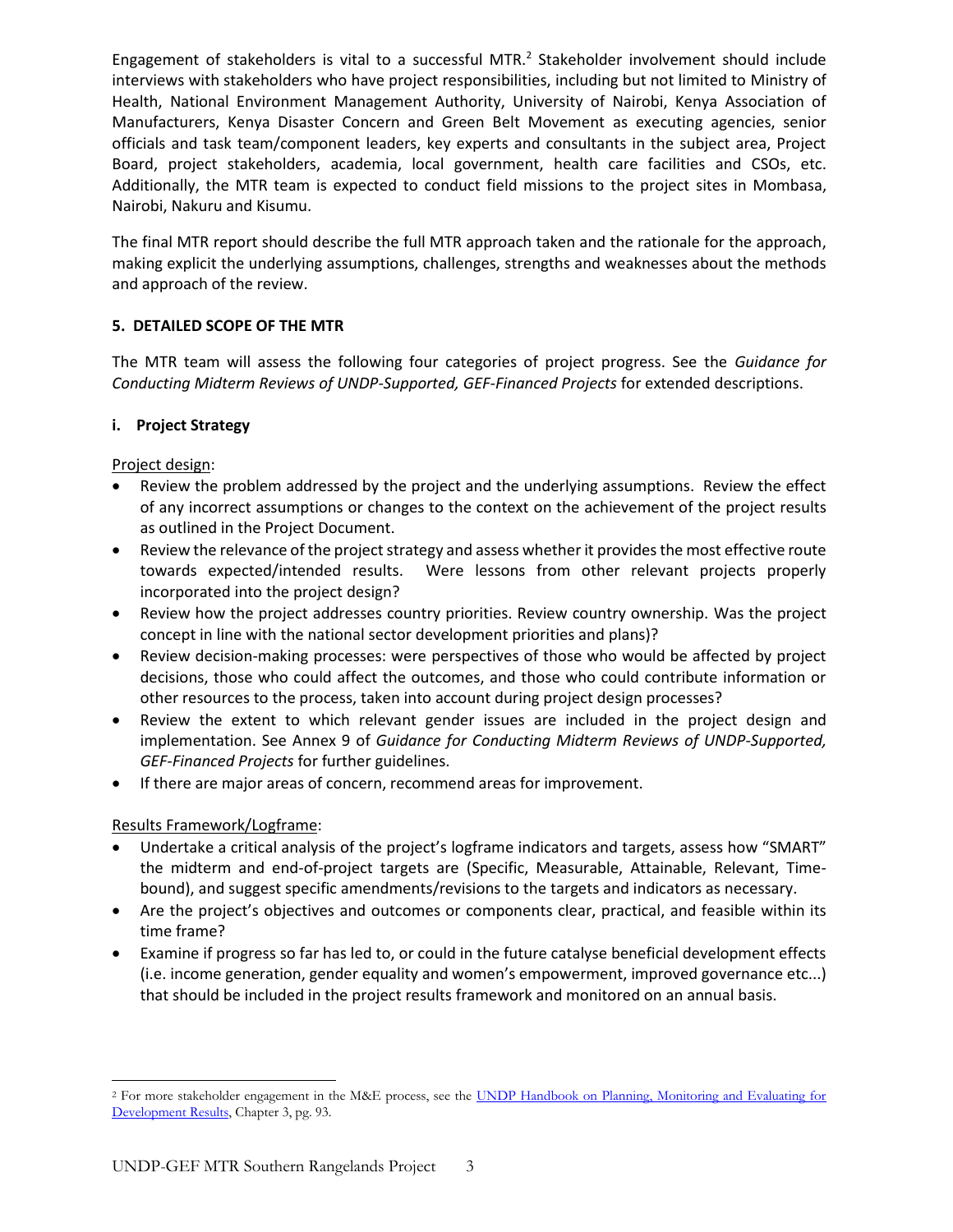• Analyse whether broader development and gender aspects of the project are being monitored effectively. If not, recommend SMART 'development' indicators, including sex-disaggregated indicators and indicators that capture development benefits.

### **ii. Progress Towards Results**

### Progress Towards Outcomes Analysis:

• Review the logframe indicators against progress made towards the end-of-project targets using the Progress Towards Results Matrix and following the *Guidance for Conducting Midterm Reviews of UNDP-Supported, GEF-Financed Projects*; colour code progress in a "traffic light system" based on the level of progress achieved; assign a rating on progress for each outcome; make recommendations from the areas marked as "Not on target to be achieved" (red).

### **Table. Progress Towards Results Matrix (Achievement of outcomes against End-of-project Targets)**

| Project<br><b>Strategy</b> | Indicator <sup>3</sup> | <b>Baseline</b><br>Level <sup>4</sup> | Level in<br>$1st$ PIR<br>(self-<br>reported | <b>Midter</b><br>m<br>Target <sup>5</sup> | End-of-<br>project<br><b>Target</b> | <b>Midterm</b><br>Level &<br>Assessmen<br>$t^6$ | <b>Achieveme</b><br>nt Rating <sup>7</sup> | <b>Justificati</b><br>on for<br><b>Rating</b> |
|----------------------------|------------------------|---------------------------------------|---------------------------------------------|-------------------------------------------|-------------------------------------|-------------------------------------------------|--------------------------------------------|-----------------------------------------------|
| Objective:                 | Indicator (if          |                                       |                                             |                                           |                                     |                                                 |                                            |                                               |
|                            | applicable):           |                                       |                                             |                                           |                                     |                                                 |                                            |                                               |
| <b>Outcome</b>             | Indicator 1:           |                                       |                                             |                                           |                                     |                                                 |                                            |                                               |
| $\mathbf{1}$ :             | Indicator 2:           |                                       |                                             |                                           |                                     |                                                 |                                            |                                               |
| <b>Outcome</b>             | Indicator 3:           |                                       |                                             |                                           |                                     |                                                 |                                            |                                               |
| 2:                         | Indicator 4:           |                                       |                                             |                                           |                                     |                                                 |                                            |                                               |
|                            | Etc.                   |                                       |                                             |                                           |                                     |                                                 |                                            |                                               |
| Etc.                       |                        |                                       |                                             |                                           |                                     |                                                 |                                            |                                               |

## **Indicator Assessment Key**

| Green= Achieved | Yellow= On target to be | Red = Not on target to be |
|-----------------|-------------------------|---------------------------|
|                 | <b>achieved</b>         | achieved                  |

In addition to the progress towards outcomes analysis:

- Compare and analyse the GEF Tracking Tool at the Baseline with the one completed right before the Midterm Review.
- Identify remaining barriers to achieving the project objective in the remainder of the project implementation period.
- By reviewing the aspects of the project that have already been successful, identify ways in which the project can further expand these benefits.

## **iii. Project Implementation and Adaptive Management**

### Management Arrangements:

 $\overline{\phantom{a}}$ <sup>3</sup> Populate with data from the Logframe and scorecards

<sup>4</sup> Populate with data from the Project Document

<sup>5</sup> If available

<sup>6</sup> Colour code this column only

<sup>7</sup> Use the 6-point Progress Towards Results Rating Scale: HS, S, MS, MU, U, HU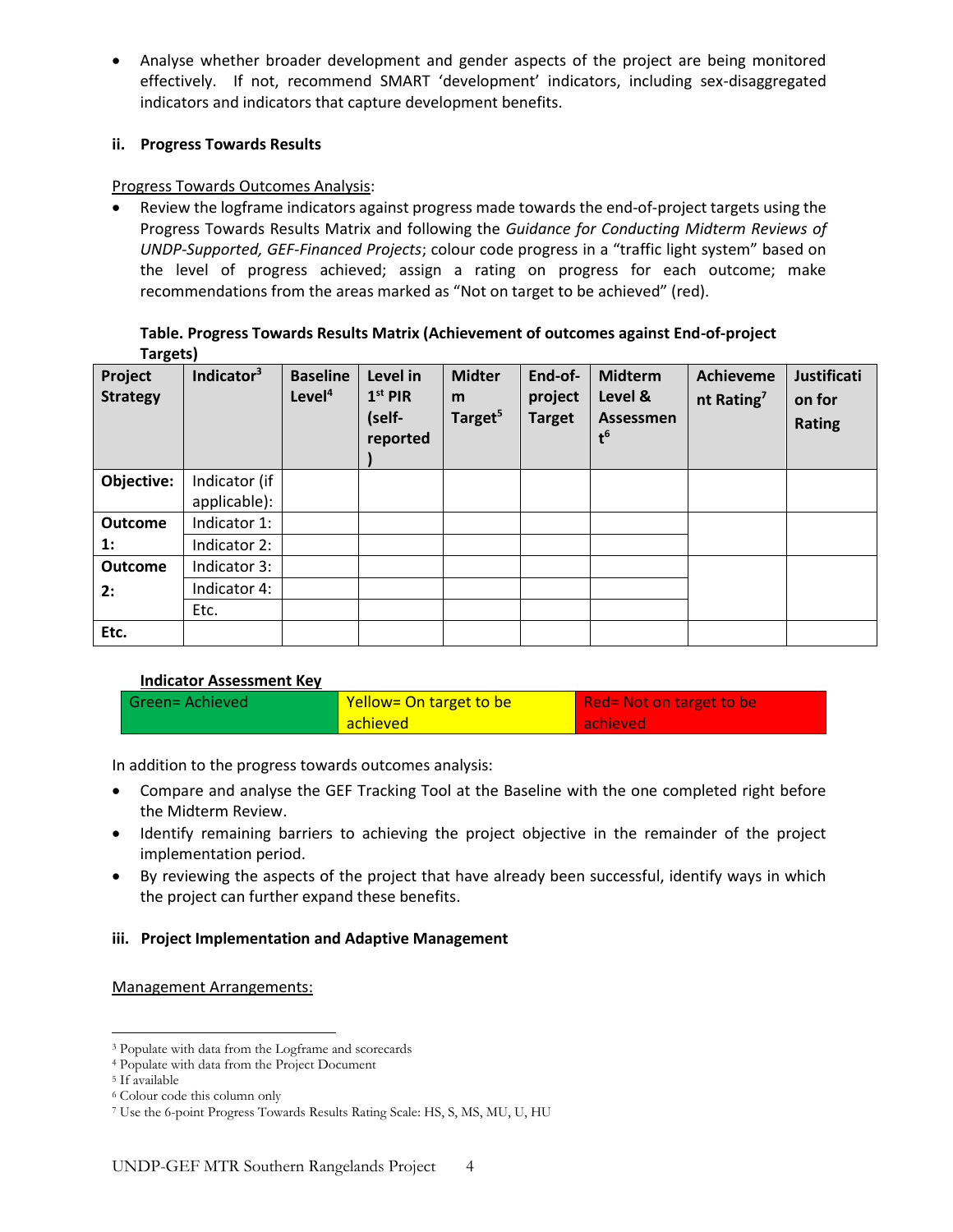- Review overall effectiveness of project management as outlined in the Project Document. Have changes been made and are they effective? Are responsibilities and reporting lines clear? Is decision-making transparent and undertaken in a timely manner. Recommend areas for improvement.
- Review the quality of execution of the Executing Agency/Implementing Partner(s) and recommend areas for improvement.
- Review the quality of support provided by the GEF Partner Agency (UNDP) and recommend areas for improvement.

### Work Planning:

- Review any delays in project start-up and implementation, identify the causes and examine if they have been resolved.
- Are work-planning processes results-based? If not, suggest ways to re-orientate work planning to focus on results?
- Is the sequencing of the action the most effective one to reach the intended project objectives?
- Examine the use of the project's results framework/ logframe as a management tool and review any changes made to it since project start.

### Finance and co-finance:

- Consider the financial management of the project, with specific reference to the cost-effectiveness of interventions.
- Review the changes to fund allocations as a result of budget revisions and assess the appropriateness and relevance of such revisions.
- Does the project have the appropriate financial controls, including reporting and planning, that allow management to make informed decisions regarding the budget and allow for timely flow of funds?
- Informed by the co-financing monitoring table to be filled out, provide commentary on co-financing: is co-financing being used strategically to help the objectives of the project? Is the Project Team meeting with all co-financing partners regularly in order to align financing priorities and annual work plans?

## Project-level Monitoring and Evaluation Systems:

- Review the monitoring tools currently being used: Do they provide the necessary information? Do they involve key partners? Are they aligned or mainstreamed with national systems? Do they use existing information? Are they efficient? Are they cost-effective? Are additional tools required? If the need is identified, how could they be made more participatory and inclusive?
- Examine the financial management of the project monitoring and evaluation budget. Are sufficient resources being allocated to monitoring and evaluation? Are these resources being allocated effectively?

## Stakeholder Engagement:

- Project management: Has the project developed and leveraged the necessary and appropriate partnerships with direct and tangential stakeholders?
- Participation and country-driven processes: Do local and national government stakeholders support the objectives of the project? Do they continue to have an active role in project decisionmaking that supports efficient and effective project implementation?
- Participation and public awareness: To what extent has stakeholder involvement and public awareness contributed to the progress towards achievement of project objectives?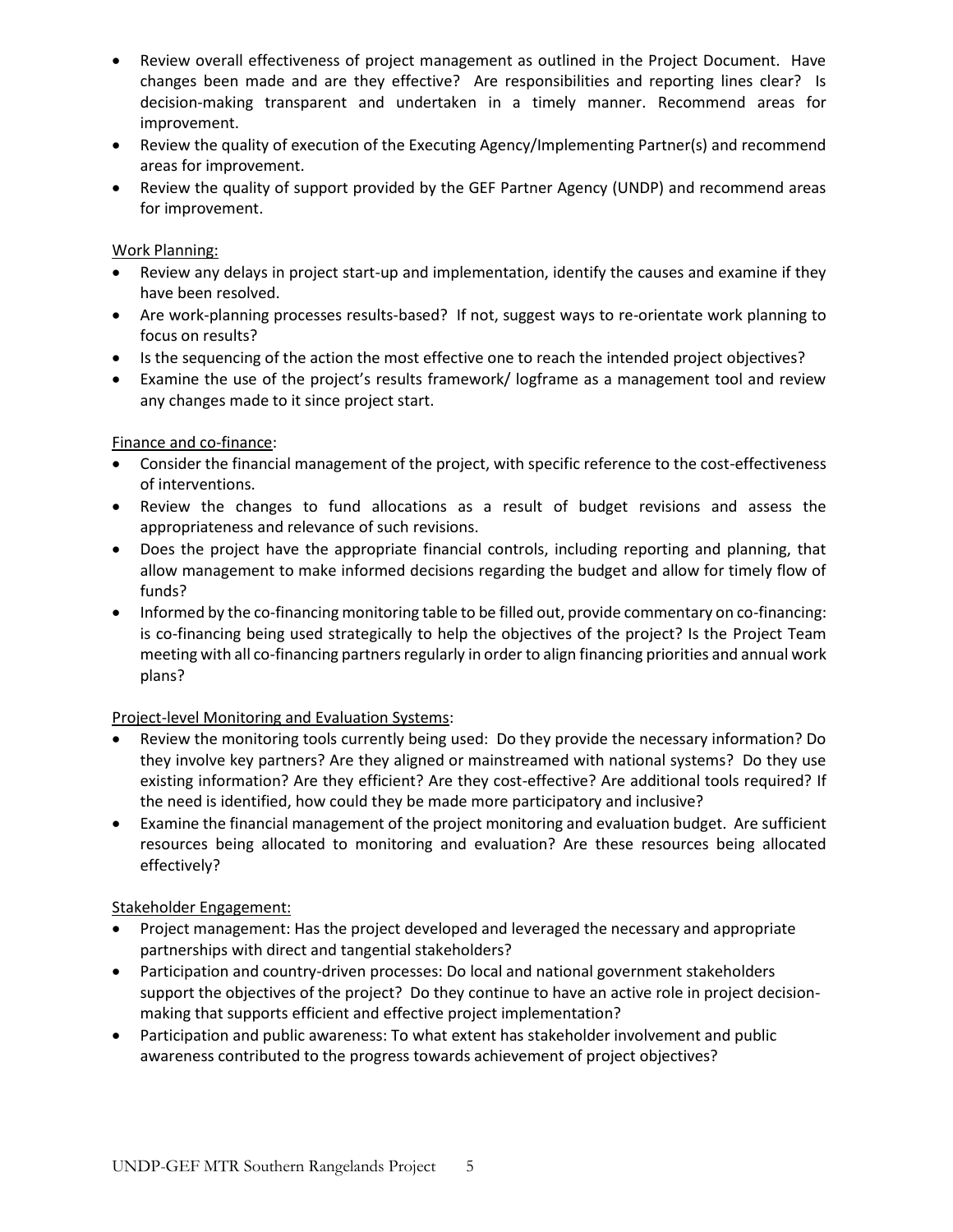• Coordination: is there sufficient coordination among the different actors and stakeholders involved in the project to maximize positive project results, including whether there is sufficient awareness and capacity among the various stakeholder groups for them to benefit as intended

## Reporting:

- Assess how adaptive management changes have been reported by the project management and shared with the Project Board.
- Assess how well the Project Team and partners undertake and fulfil GEF reporting requirements (i.e. how have they addressed poorly-rated PIRs, if applicable?)
- Assess how lessons derived from the adaptive management process have been documented, shared with key partners and internalized by partners.

## Communications:

- Review internal project communication with stakeholders: Is communication regular and effective? Are key stakeholders left out of communication? Does communication with stakeholders contribute to raise their awareness of project outcomes and activities and investment in the sustainability of project results?
- Review external project communication: Are proper means of communication established or being established to express the project progress and intended impact to the public (is there a web presence, for example? Or did the project implement appropriate outreach and public awareness campaigns?)
- For reporting purposes, write one half-page paragraph that summarizes the project's progress towards results in terms of contribution to sustainable development benefits, as well as global environmental benefits.

## **iv. Sustainability**

- Validate whether the risks identified in the Project Document, Annual Project Review/PIRs and the ATLAS Risk Management Module are the most important and whether the risk ratings applied are appropriate and up to date. If not, explain why.
- Review the extent to which the project has contributed to increased income from sustainable use of natural resources (with respect to Outcome 3), and to assess the magnitude, distribution and sustainability of any such increased income.
- In addition, assess the following risks to sustainability:

# Financial risks to sustainability:

• Are the financial and economic resources likely to be available once the GEF assistance ends adequate (consider potential resources from multiple sources, such as the public and private sectors, income generating activities, and other funding that is likely to be available for sustaining project's outcomes)?

## Socio-economic risks to sustainability:

• Are there any social or political risks that may jeopardize sustainability of project outcomes? What is the risk that the level of stakeholder ownership (including ownership by governments and other key stakeholders) will be insufficient to allow for the project outcomes/benefits to be sustained? Do the various key stakeholders see that it is in their interest that the project benefits continue to flow? Is there sufficient public / stakeholder awareness in support of the long-term objectives of the project?

## Process-related risks to sustainability: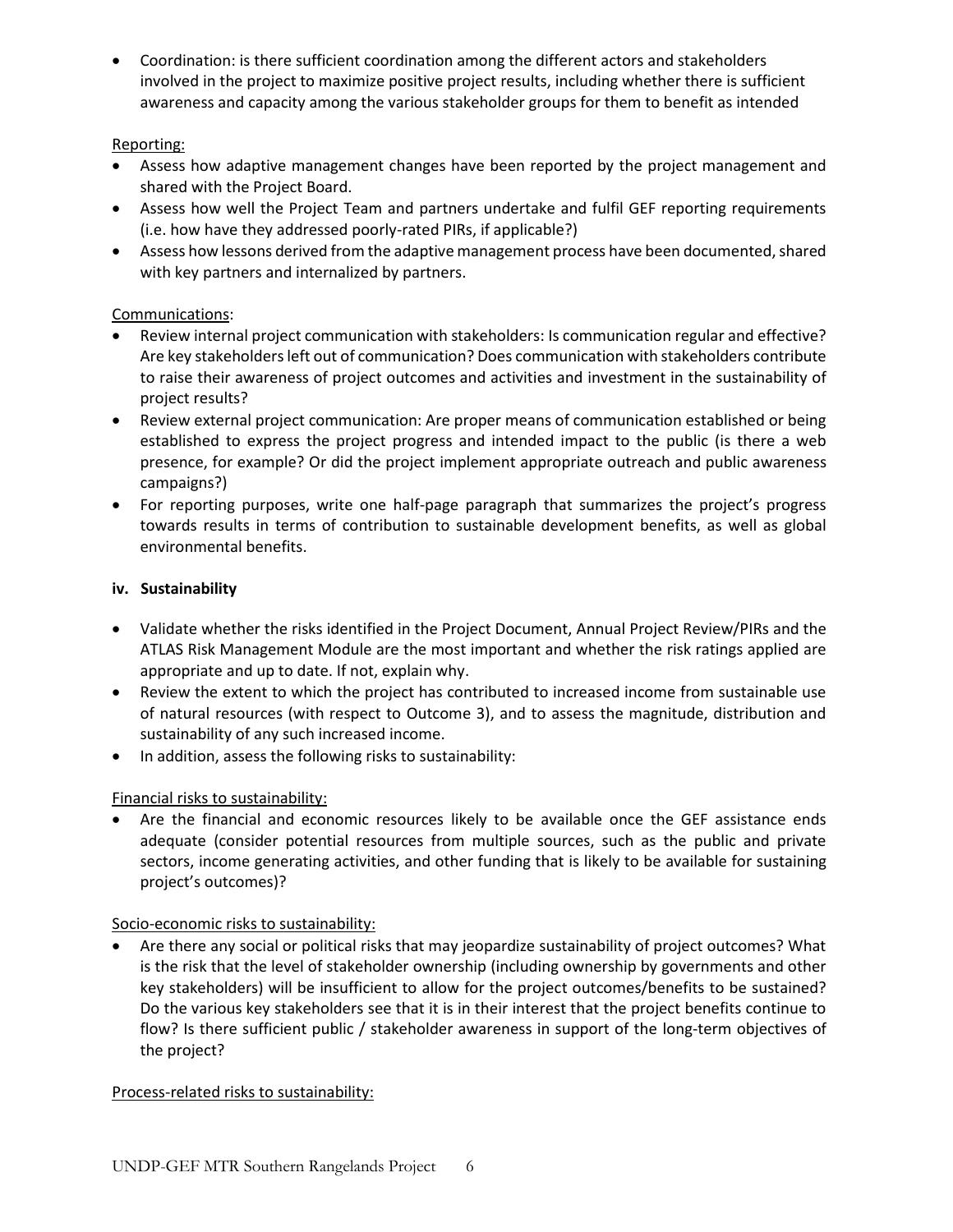• Are lessons learned documented by the Project Team on a continual basis and shared/ transferred to appropriate parties who could learn from the project and potentially replicate and/or scale it in the future?

### Institutional Framework and Governance risks to sustainability:

• Do the legal frameworks, policies, governance structures and processes pose risks that may jeopardize sustenance of project benefits? While assessing this parameter, also consider if the required systems/ mechanisms for accountability, transparency, and technical knowledge transfer are in place.

### Environmental risks to sustainability:

• Are there any environmental risks that may jeopardize sustenance of project outcomes?

## **Conclusions & Recommendations**

The MTR team shall include a section of the report setting out the MTR's evidence-based conclusions, in light of the findings.<sup>8</sup>

Recommendations shall be succinct suggestions for critical intervention that are specific, measurable, achievable, and relevant. A recommendation table should be put in the report's Executive Summary. See the *Guidance for Conducting Midterm Reviews of UNDP-Supported, GEF-Financed Projects* for guidance on a recommendation table.

The MTR team should make no more than 15 recommendations total.

### **Ratings**

The MTR team include its ratings of the project's results and brief descriptions of the associated achievements in a *MTR Ratings & Achievement Summary Table* in the Executive Summary of the MTR report. See Annex E for ratings scales. No rating on Project Strategy and no overall project rating is required.

| <b>Measure</b>          | <b>MTR Rating</b>   | <b>Achievement Description</b> |
|-------------------------|---------------------|--------------------------------|
| <b>Project Strategy</b> | N/A                 |                                |
| <b>Progress</b>         | Objective           |                                |
| <b>Towards Results</b>  | Achievement         |                                |
|                         | Rating: (rate 6 pt. |                                |
|                         | scale)              |                                |
|                         | Outcome 1           |                                |
|                         | Achievement         |                                |
|                         | Rating: (rate 6 pt. |                                |
|                         | scale)              |                                |
|                         | Outcome 2           |                                |
|                         | Achievement         |                                |

### **Table. MTR Ratings & Achievement Summary Table for the Project: Sound Chemicals Management Mainstreaming and UPOPs reduction in Kenya**

 $\overline{\phantom{a}}$ <sup>8</sup> Alternatively, MTR conclusions may be integrated into the body of the report.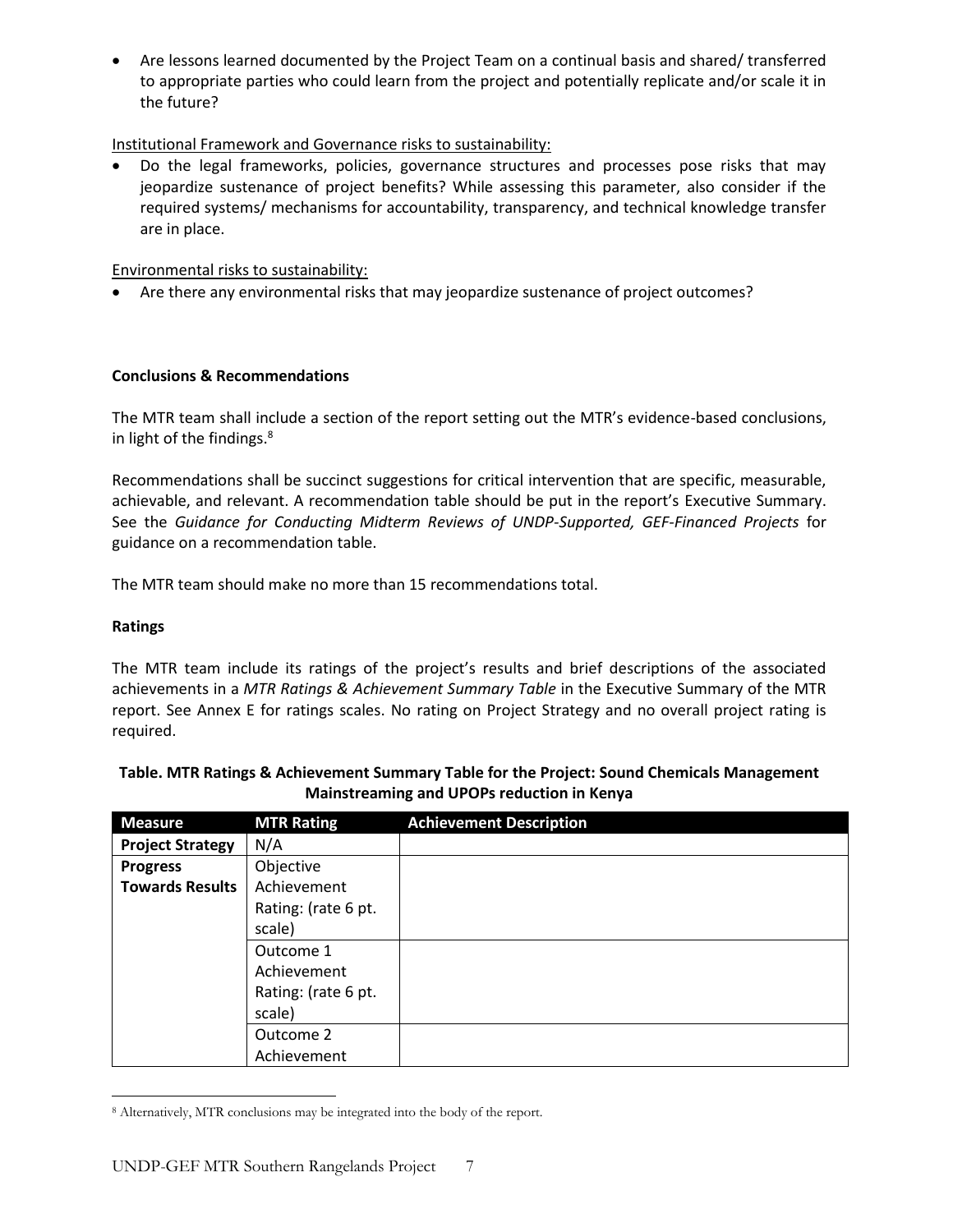|                | Rating: (rate 6 pt. |  |
|----------------|---------------------|--|
|                | scale)              |  |
|                | Outcome 3           |  |
|                | Achievement         |  |
|                | Rating: (rate 6 pt. |  |
|                | scale)              |  |
|                | Etc.                |  |
| Project        | (rate 6 pt. scale)  |  |
| Implementation |                     |  |
| & Adaptive     |                     |  |
| Management     |                     |  |
| Sustainability | (rate 4 pt. scale)  |  |

### **6. TIMEFRAME**

The total duration of the MTR will be approximately 35 days spread over a time period of 12 weeks starting 16<sup>th</sup> May 2018 and shall not exceed five months from when the consultant is hired. The tentative MTR timeframe is as follows:

| <b>TIMEFRAME</b>                                     | <b>ACTIVITY</b>                                                      |
|------------------------------------------------------|----------------------------------------------------------------------|
| 30 <sup>th</sup> May 2019                            | <b>Application closes</b>                                            |
| $21st$ June 2019                                     | <b>Select MTR Consultant</b>                                         |
| $21st$ June 2019                                     | Prep the MTR Team (handover of Project Documents)                    |
| $24^{th}$ to $28^{th}$ June 2019 (5days)             | Document review and preparing MTR Inception Report                   |
| 5 <sup>th</sup> July 2019 (CO Review                 | Finalization and Validation of MTR Inception Report-latest start of  |
| period)                                              | <b>MTR</b> mission                                                   |
| $15^{th}$ to 31st July 2019 (17days)                 | MTR mission: stakeholder meetings, interviews, field visits          |
| $1st$ to $2nd$ August 2019 (2 days)                  | Mission wrap-up meeting & presentation of initial findings-          |
|                                                      | earliest end of MTR mission                                          |
| 5 <sup>th</sup> to 16 <sup>th</sup> August 2019 (6   | Preparing draft report                                               |
| days)                                                |                                                                      |
| 26 <sup>th</sup> to 27 <sup>th</sup> August 2019 (2) | Incorporating audit trail from feedback on draft report/Finalization |
| days)                                                | of MTR report                                                        |
| 16 <sup>th</sup> September 2019 (CO                  | Preparation & Issue of Management Response                           |
| review)                                              |                                                                      |
| 12 <sup>th</sup> September 2019                      | (optional) Concluding Stakeholder Workshop (not mandatory for        |
|                                                      | MTR consultant)                                                      |
| 30 <sup>th</sup> September 2019 (3days)              | Expected date of full MTR completion                                 |

Options for site visits should be provided in the Inception Report.

## **7. MIDTERM REVIEW DELIVERABLES**

| # | <b>Deliverable</b>   | <b>Description</b>       | <b>Timing</b>                  | <b>Responsibilities</b>   |
|---|----------------------|--------------------------|--------------------------------|---------------------------|
|   | <b>MTR Inception</b> | MTR consultant clarifies | No later than 1                | <b>MTR Consultant</b>     |
|   | Report               | objectives and methods   | weeks before the               | submits to the            |
|   |                      | of Midterm Review        | MTR mission: (28 <sup>th</sup> | <b>Commissioning Unit</b> |
|   |                      |                          | June 2019)                     | and project               |
|   |                      |                          |                                | management                |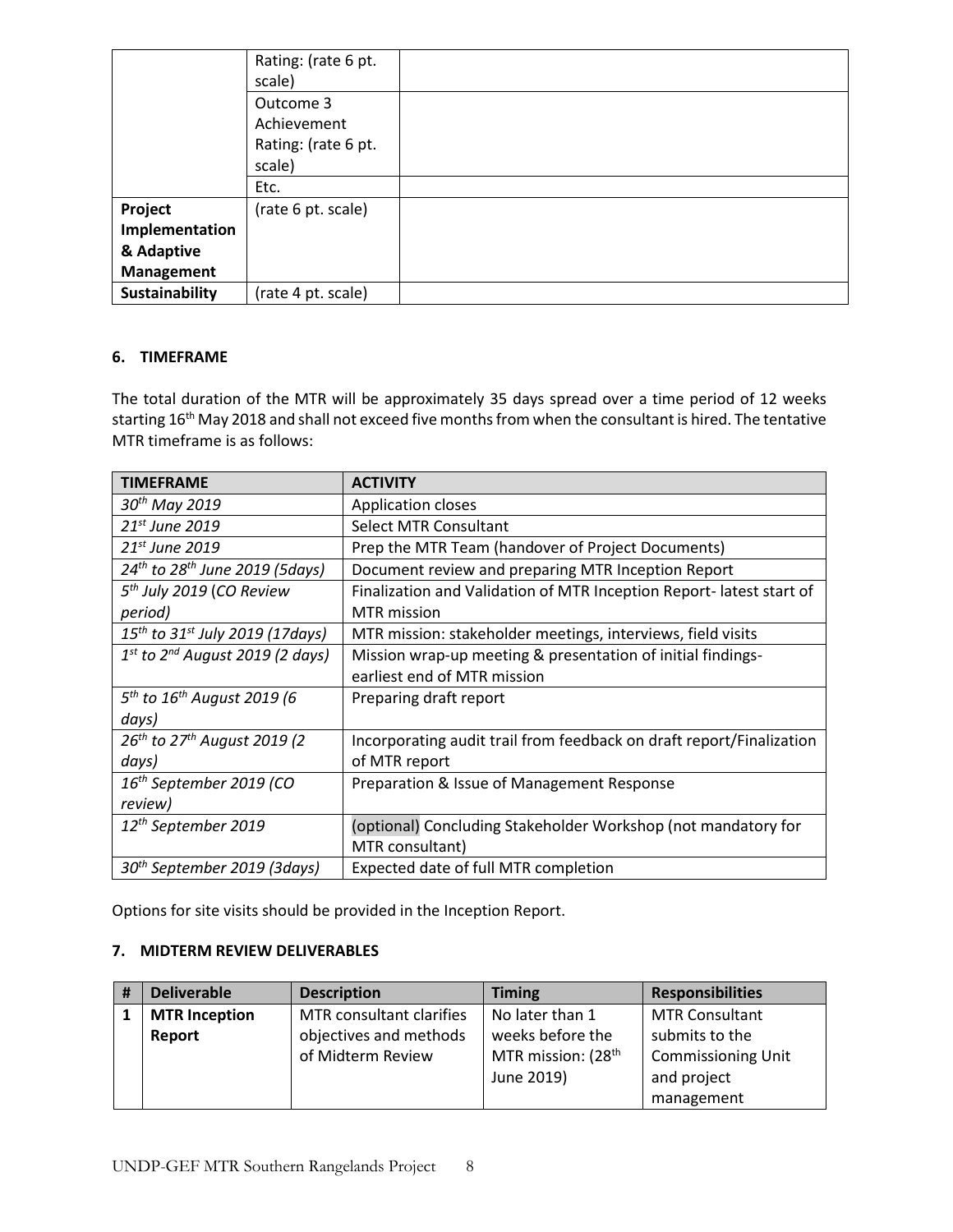| #              | <b>Deliverable</b>        | <b>Description</b>        | <b>Timing</b>               | <b>Responsibilities</b>     |
|----------------|---------------------------|---------------------------|-----------------------------|-----------------------------|
| $\overline{2}$ | Presentation              | <b>Initial Findings</b>   | End of MTR mission:         | <b>MTR Consultant</b>       |
|                |                           |                           | $(2nd$ August 2019)         | presents to project         |
|                |                           |                           |                             | management and the          |
|                |                           |                           |                             | <b>Commissioning Unit</b>   |
| 3              | <b>Draft Final Report</b> | Full report (using        | Within 3 weeks of           | <b>MTR Consultant</b>       |
|                |                           | guidelines on content     | the MTR mission:            | submits to the              |
|                |                           | outlined in Annex B)      | $(20th$ August 2019)        | Commissioning Unit,         |
|                |                           | with annexes              |                             | reviewed by RTA,            |
|                |                           |                           |                             | <b>Project Coordinating</b> |
|                |                           |                           |                             | Unit, GEF OFP               |
| 4              | <b>Final Report*</b>      | Revised report with       | Within 1 week of            | <b>MTR Consultant</b>       |
|                |                           | audit trail detailing how | receiving UNDP              | submits to the              |
|                |                           | all received comments     | comments on draft:          | <b>Commissioning Unit</b>   |
|                |                           | have (and have not)       | (30 <sup>th</sup> September |                             |
|                |                           | been addressed in the     | 2019)                       |                             |
|                |                           | final MTR report          |                             |                             |

\*The final MTR report must be in English. If applicable, the Commissioning Unit may choose to arrange for a translation of the report into a language more widely shared by national stakeholders.

### **8. MTR ARRANGEMENTS**

The principal responsibility for managing this MTR resides with the Commissioning Unit. The Commissioning Unit for this project's MTR is the UNDP Country Office.

The commissioning unit will contract the consultant and ensure the timely provision of per diems and travel arrangements within the country for the MTR consultant. The Project Team will be responsible for liaising with the MTR Team to provide all relevant documents, set up stakeholder interviews, and arrange field visits.

### **9. CONSULTANT QUALIFICATIONS**

An independent consultant with the regional experience and exposure to projects and evaluations of natural resource management interventions will conduct the MTR. The consultant will not have participated in the project preparation, formulation, and/or implementation (including the writing of the Project Document) and should not have a conflict of interest with any project-related activities.

### **Qualifications and evaluation criteria**

- Post graduate (PhD or master's degree) in a relevant field such as Environmental Health/ Public Health, environmental protection and management, chemical and industrial engineering, or other relevant fields and with professional specialization in issues of sound chemicals management (15 marks)
- Knowledge/work experience of sound chemicals management/UPOPs reduction (15 marks)
- Recent experience with result-based management evaluation methodologies; (5 marks)
- Experience applying SMART indicators and reconstructing or validating baseline scenarios; (5 marks)
- Competence in adaptive management, as applied to Chemicals Focal Area; (10 marks)
- Experience working in Kenya/East African Region; (10 marks)
- Work experience in relevant technical areas for at least 10 years; (10 marks)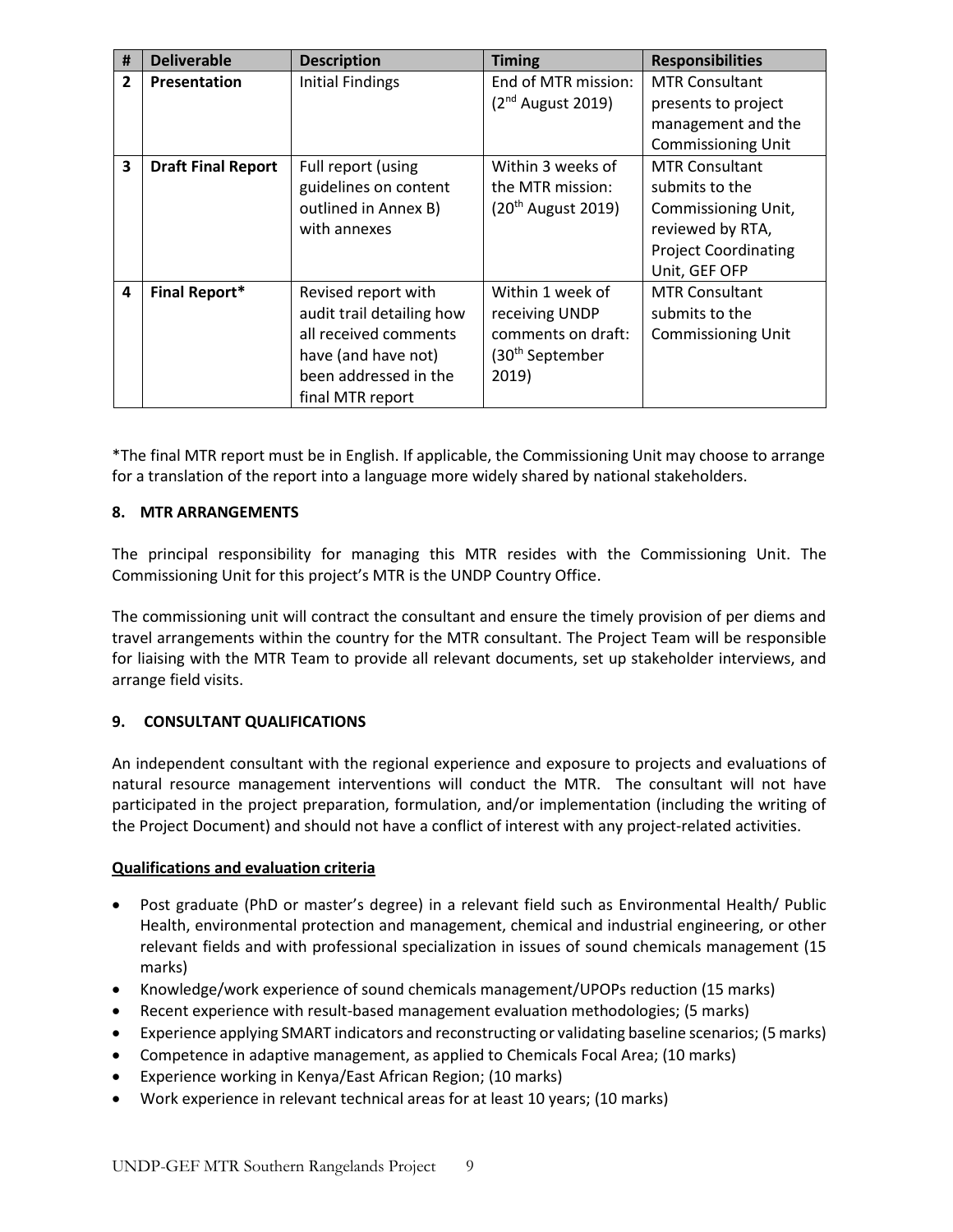- Demonstrated understanding of issues related to gender and Chemicals Focal Area; experience in gender sensitive evaluation and analysis; (5 marks)
- Excellent communication skills; excellent mastery of drafting in the English language (10 marks)
- Demonstrable analytical skills; (5 marks)
- Project evaluation/review experiences within GEF/United Nations system will be considered an asset; (10 marks)

**Evaluation of Proposal:** Only those applications which are responsive and compliant will be evaluated. Offers will be evaluated according to the Combined Scoring method – where the educational background and experience on similar assignments will be weighted at 70% and the price proposal will weigh as 30% of the total scoring. The applicant receiving the Highest Combined Score that has also accepted UNDP's General Terms and Conditions will be awarded the contract.

Only those candidates that meet the minimum level of education and relevant years of experience requirements will be considered for the technical evaluation. The technical evaluation will include a desk review to select the shortlisted candidates.

Only candidates obtaining a minimum of 49 points (70%) on technical evaluation will be considered for the Financial Evaluation.

### **Financial evaluation (maximum 30 points):**

The following formula will be used to evaluate financial proposal:

- $p = y (\mu/z)$ , where
- p = points for the financial proposal being evaluated y = maximum number of points for the financial proposal  $\mu$  = price of the lowest priced proposal z = price of the proposal being evaluated

## **10. PAYMENT MODALITIES AND SPECIFICATIONS**

20% of payment upon approval of the final MTR Inception Report 40% upon submission of the draft MTR report 40% upon finalization of the MTR report

Transport for field work and DSA will be provided to the consultant while in the field at the UN applicable rates.

### **11. APPLICATION PROCESS**

### **Recommended Presentation of Proposal:**

- a) Letter of Confirmation of Interest and Availability using the template provided;
- b) CV and a Personal History Form [\(P11 form\)](http://www.undp.org/content/dam/undp/library/corporate/Careers/P11_Personal_history_form.doc);
- c) Brief description of approach to work/technical proposal of why the individual considers him/herself as the most suitable for the assignment, and a proposed methodology on how they will approach and complete the assignment; (using IC proposal template provided)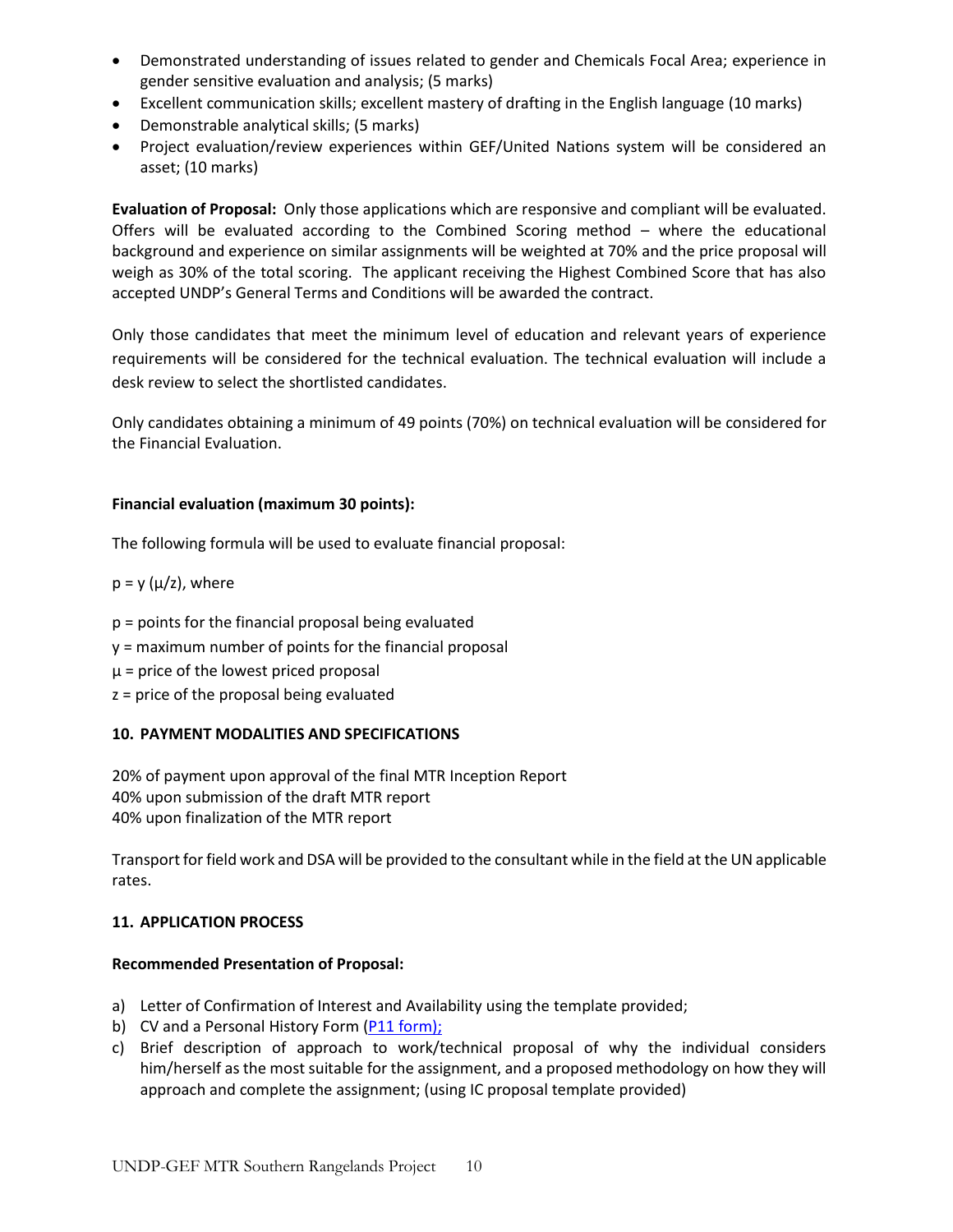d) Financial Proposal (using the template provided) that indicates the all-inclusive fixed total contract price and all other travel related costs (such as flight ticket, per diem, etc.), supported by a breakdown of costs, as per template attached to the Letter of Confirmation of Interest template. If an applicant is employed by an organization/company/institution, and he/she expects his/her employer to charge a management fee in the process of releasing him/her to UNDP under Reimbursable Loan Agreement (RLA), the applicant must indicate at this point, and ensure that all such costs are duly incorporated in the financial proposal submitted to UNDP.

Qualified candidates are requested to email their applications t[o consultants.ken@undp.org](mailto:consultants.ken@undp.org) to reach us not later than **COB on tbd.**

Please quote **"KEN-IC-… – UNDP-GEF MTR"** on the subject line.

### **Attachments**

- **Attachment 1 - TERMS OF REFERENCES (TOR)**
- **Attachment 2 - IC PROPOSAL FORM**
- **Attachment 3 - P11 TEMPLATE**
- **Attachment 4- OFFEROR'S LETTER TO UNDP**

**Attachment 5 - INDIVIDUAL CONSULTANT GENERAL TERMS AND CONDITIONS** 

**ToR ANNEX A: List of Documents to be reviewed by the MTR Consultant**

- 1. PIF
- 2. UNDP Initiation Plan
- 3. UNDP Project Document
- 4. UNDP Environmental and Social Screening results
- 5. Project Inception Report
- 6. All Project Implementation Reports (PIR's)
- 7. Quarterly progress reports and work plans of the various implementation task teams
- 8. Audit reports
- 9. Finalized GEF focal area Tracking Tools at CEO endorsement and midterm
- 10. Oversight mission reports
- 11. All monitoring reports prepared by the project
- 12. Financial and Administration guidelines used by Project Team

The following documents will also be available:

- 13. Project operational guidelines, manuals and systems
- 14. UNDP country/countries programme document(s)
- 15. Minutes of the *Sound Chemicals Managements and* UPOPs *Reduction in Kenya* Board Meetings and other meetings (i.e. Project Appraisal Committee meetings)
- 16. Project site location maps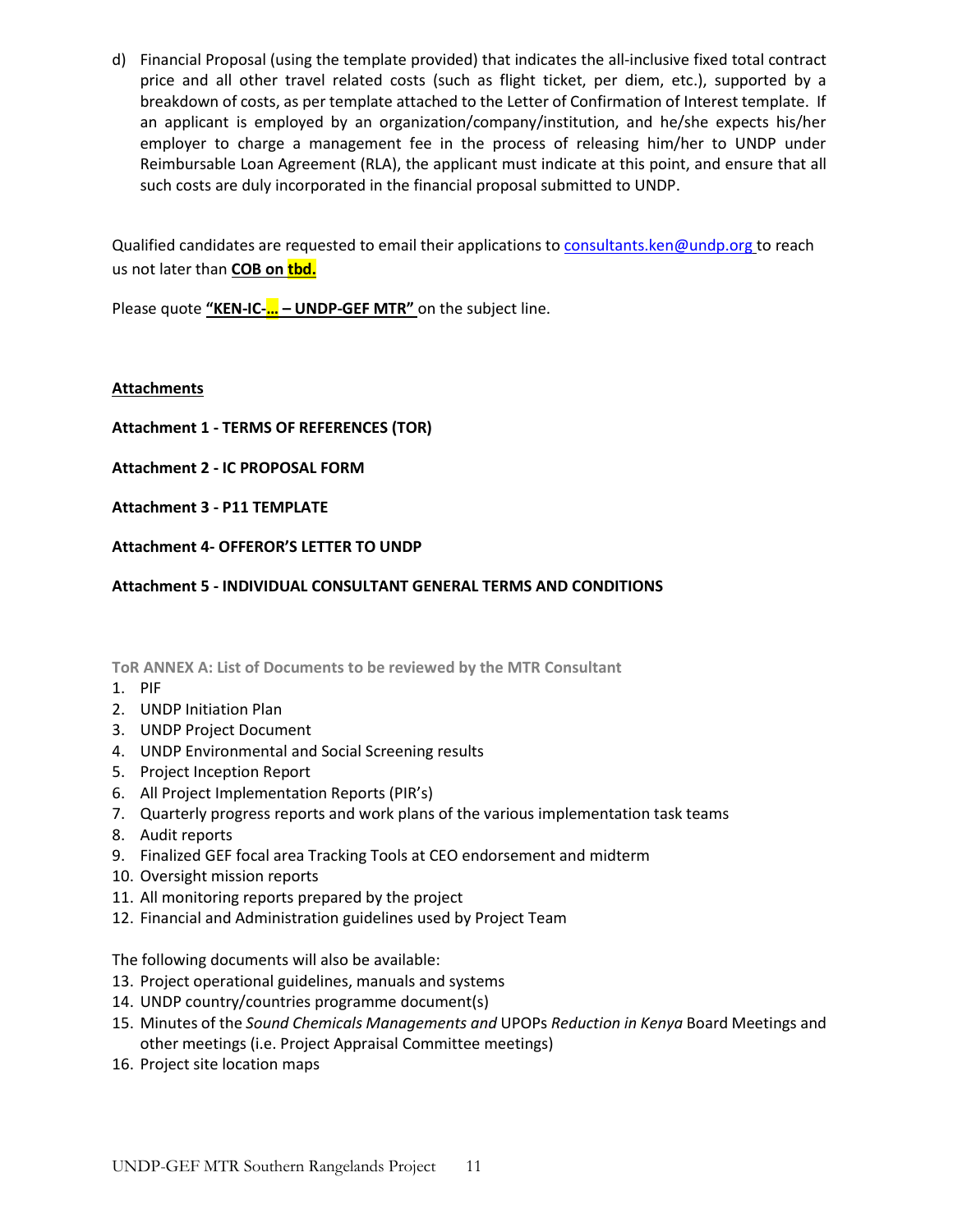- **i.** Basic Report Information *(for opening page or title page)*
	- Title of UNDP supported GEF financed project
	- UNDP PIMS# and GEF project ID#
	- MTR time frame and date of MTR report
	- Region and countries included in the project
	- GEF Operational Focal Area/Strategic Program
	- Executing Agency/Implementing Partner and other project partners
	- MTR team members
	- Acknowledgements
- **ii.** Table of Contents
- **iii.** Acronyms and Abbreviations
- **1.** Executive Summary *(3-5 pages)*
	- Project Information Table
	- Project Description (brief)
	- Project Progress Summary (between 200-500 words)
	- MTR Ratings & Achievement Summary Table
	- Concise summary of conclusions
	- Recommendation Summary Table
- **2.** Introduction *(2-3 pages)*
	- Purpose of the MTR and objectives
	- Scope & Methodology: principles of design and execution of the MTR, MTR approach and data collection methods, limitations to the MTR
	- Structure of the MTR report
- **3.** Project Description and Background Context *(3-5 pages)*
	- Development context: environmental, socio-economic, institutional, and policy factors relevant to the project objective and scope
	- Problems that the project sought to address: threats and barriers targeted
	- Project Description and Strategy: objective, outcomes and expected results, description of field sites (if any)
	- Project Implementation Arrangements: short description of the Project Board, key implementing partner arrangements, etc.
	- Project timing and milestones
	- Main stakeholders: summary list
- **4.** Findings *(12-14 pages)*

 $\overline{\phantom{a}}$ 

- **4.1** Project Strategy
	- Project Design
	- Results Framework/Logframe
- **4.2** Progress Towards Results
	- Progress towards outcomes analysis
	- Remaining barriers to achieving the project objective
- **4.3** Project Implementation and Adaptive Management
	- Management Arrangements
	- Work planning
	- Finance and co-finance

<sup>&</sup>lt;sup>9</sup> The Report length should not exceed  $40$  pages in total (not including annexes).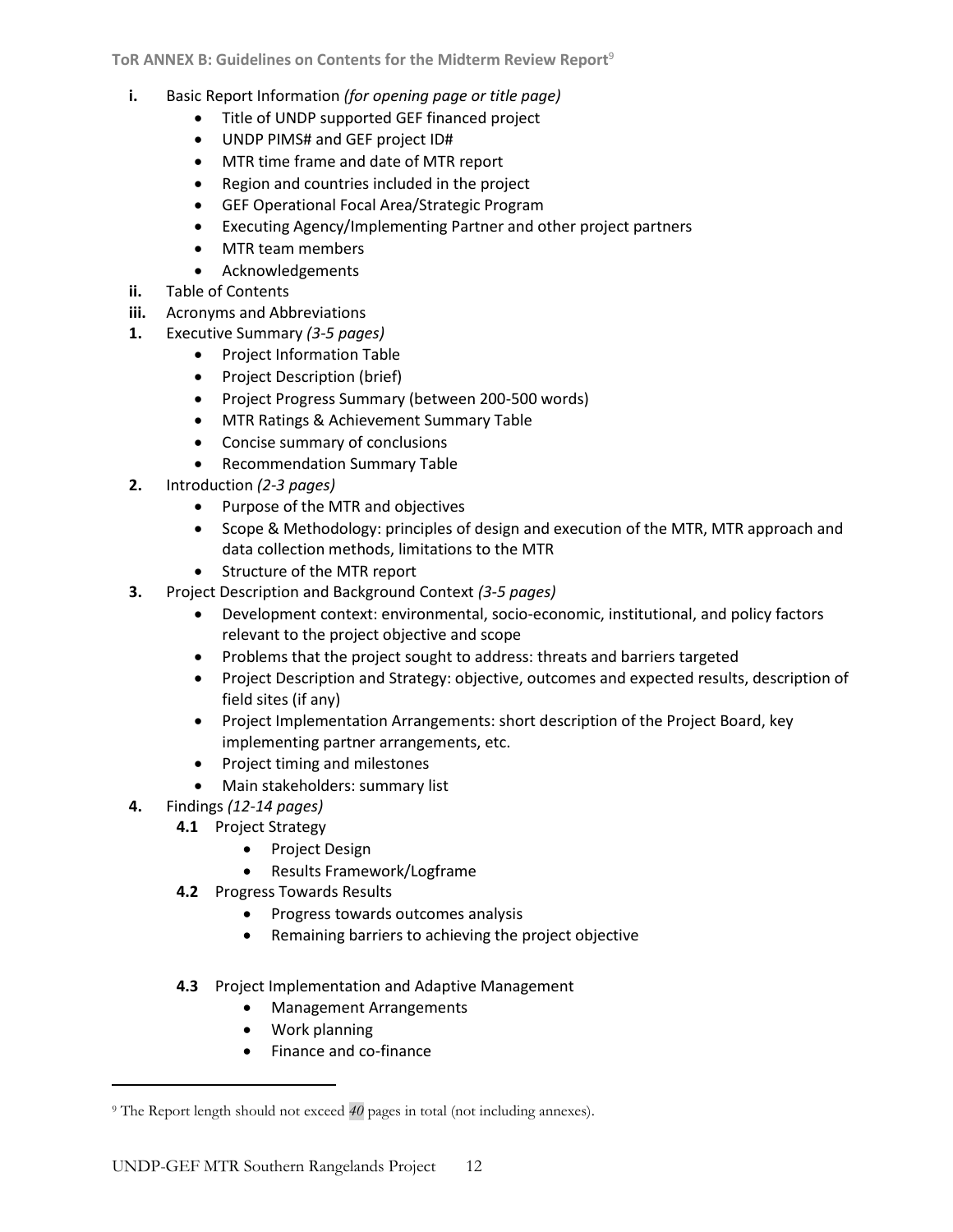- Project-level monitoring and evaluation systems
- Stakeholder engagement
- Reporting
- Communications
- **4.4** Sustainability
	- Financial risks to sustainability
	- Socio-economic to sustainability
	- Institutional framework and governance risks to sustainability
	- Environmental risks to sustainability
- **5.** Conclusions and Recommendations *(4-6 pages)*
	- **5.1**  Conclusions
		- Comprehensive and balanced statements (that are evidence-based and connected to the MTR's findings) which highlight the strengths, weaknesses and results of the project
	- **5.2** Recommendations
		- Corrective actions for the design, implementation, monitoring and evaluation of the project
		- Actions to follow up or reinforce initial benefits from the project
		- Proposals for future directions underlining main objectives

### **6.** Annexes

- MTR ToR (excluding ToR annexes)
- MTR evaluative matrix (evaluation criteria with key questions, indicators, sources of data, and methodology)
- Example Questionnaire or Interview Guide used for data collection
- Ratings Scales
- MTR mission itinerary
- List of persons interviewed
- List of documents reviewed
- Co-financing table (if not previously included in the body of the report)
- Signed UNEG Code of Conduct form
- Signed MTR final report clearance form
- *Annexed in a separate file:* Audit trail from received comments on draft MTR report
- *Annexed in a separate file:* Relevant midterm tracking tools (POPs TT)

### **ToR ANNEX C: Midterm Review Evaluative Matrix Template**

| <b>Evaluative Questions</b> | <b>Indicators</b>                                                                                | <b>Sources</b>           | <b>Methodology</b>   |  |  |  |  |  |
|-----------------------------|--------------------------------------------------------------------------------------------------|--------------------------|----------------------|--|--|--|--|--|
|                             | Project Strategy: To what extent is the project strategy relevant to country priorities, country |                          |                      |  |  |  |  |  |
|                             | ownership, and the best route towards expected results?                                          |                          |                      |  |  |  |  |  |
| include evaluative          | (i.e. relationships                                                                              | (i.e. project            | (i.e. document       |  |  |  |  |  |
| question(s))                | established, level of                                                                            | documents, national      | analysis, data       |  |  |  |  |  |
|                             | coherence between                                                                                | policies or strategies,  | analysis, interviews |  |  |  |  |  |
|                             | project design and                                                                               | websites, project staff, | with project staff,  |  |  |  |  |  |
|                             | implementation                                                                                   | project partners, data   | interviews with      |  |  |  |  |  |
|                             | approach, specific                                                                               | collected throughout     | stakeholders, etc.)  |  |  |  |  |  |
|                             | activities conducted,                                                                            | the MTR mission, etc.)   |                      |  |  |  |  |  |
|                             | quality of risk                                                                                  |                          |                      |  |  |  |  |  |
|                             | mitigation strategies,                                                                           |                          |                      |  |  |  |  |  |
|                             | etc.)                                                                                            |                          |                      |  |  |  |  |  |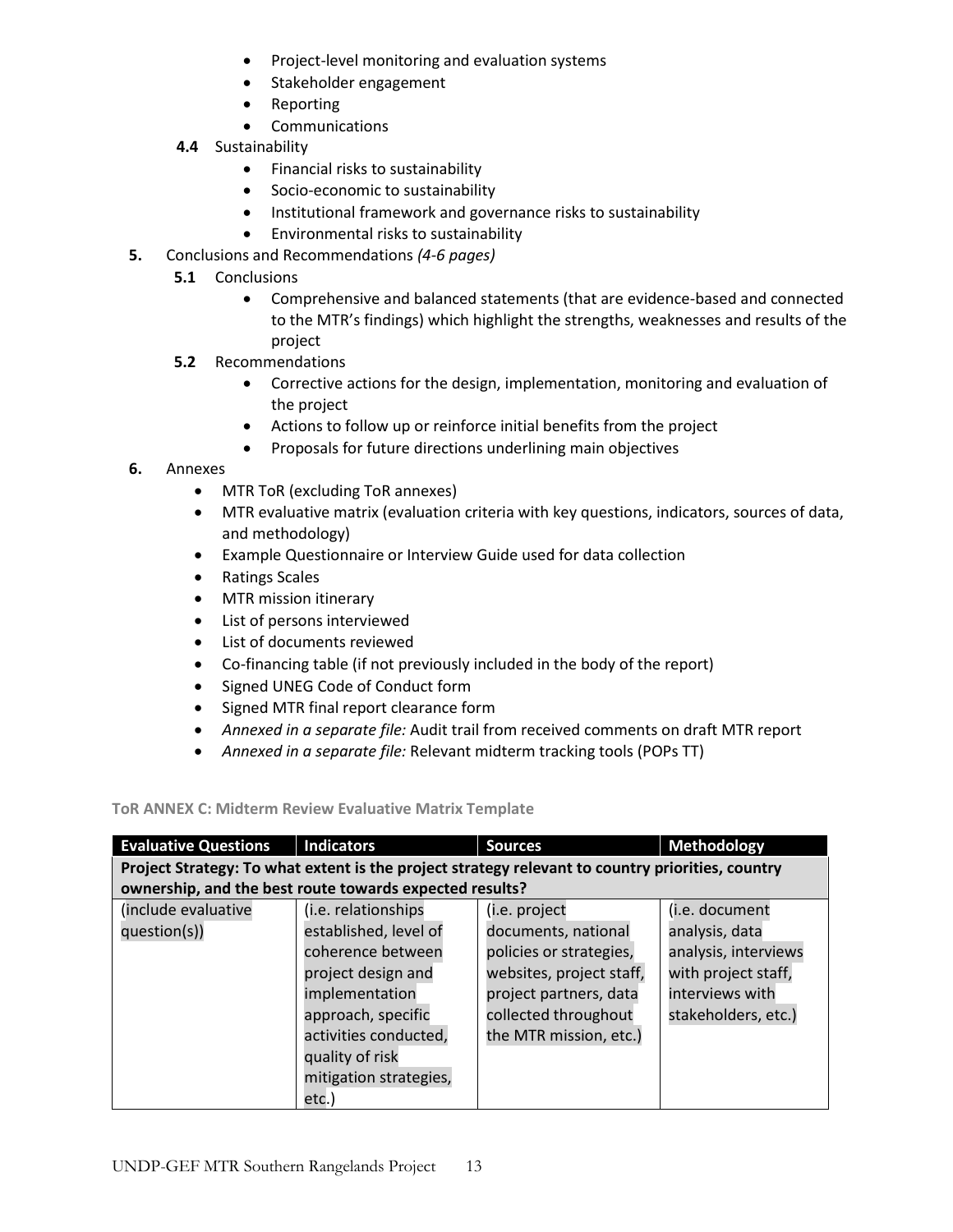|                                                              | Progress Towards Results: To what extent have the expected outcomes and objectives of the          |  |  |  |  |
|--------------------------------------------------------------|----------------------------------------------------------------------------------------------------|--|--|--|--|
| project been achieved thus far?                              |                                                                                                    |  |  |  |  |
|                                                              |                                                                                                    |  |  |  |  |
|                                                              |                                                                                                    |  |  |  |  |
|                                                              |                                                                                                    |  |  |  |  |
|                                                              | Project Implementation and Adaptive Management: Has the project been implemented                   |  |  |  |  |
|                                                              | efficiently, cost-effectively, and been able to adapt to any changing conditions thus far? To what |  |  |  |  |
|                                                              | extent are project-level monitoring and evaluation systems, reporting, and project                 |  |  |  |  |
|                                                              | communications supporting the project's implementation?                                            |  |  |  |  |
|                                                              |                                                                                                    |  |  |  |  |
|                                                              |                                                                                                    |  |  |  |  |
|                                                              |                                                                                                    |  |  |  |  |
|                                                              | Sustainability: To what extent are there financial, institutional, socio-economic, and/or          |  |  |  |  |
| environmental risks to sustaining long-term project results? |                                                                                                    |  |  |  |  |
|                                                              |                                                                                                    |  |  |  |  |
|                                                              |                                                                                                    |  |  |  |  |
|                                                              |                                                                                                    |  |  |  |  |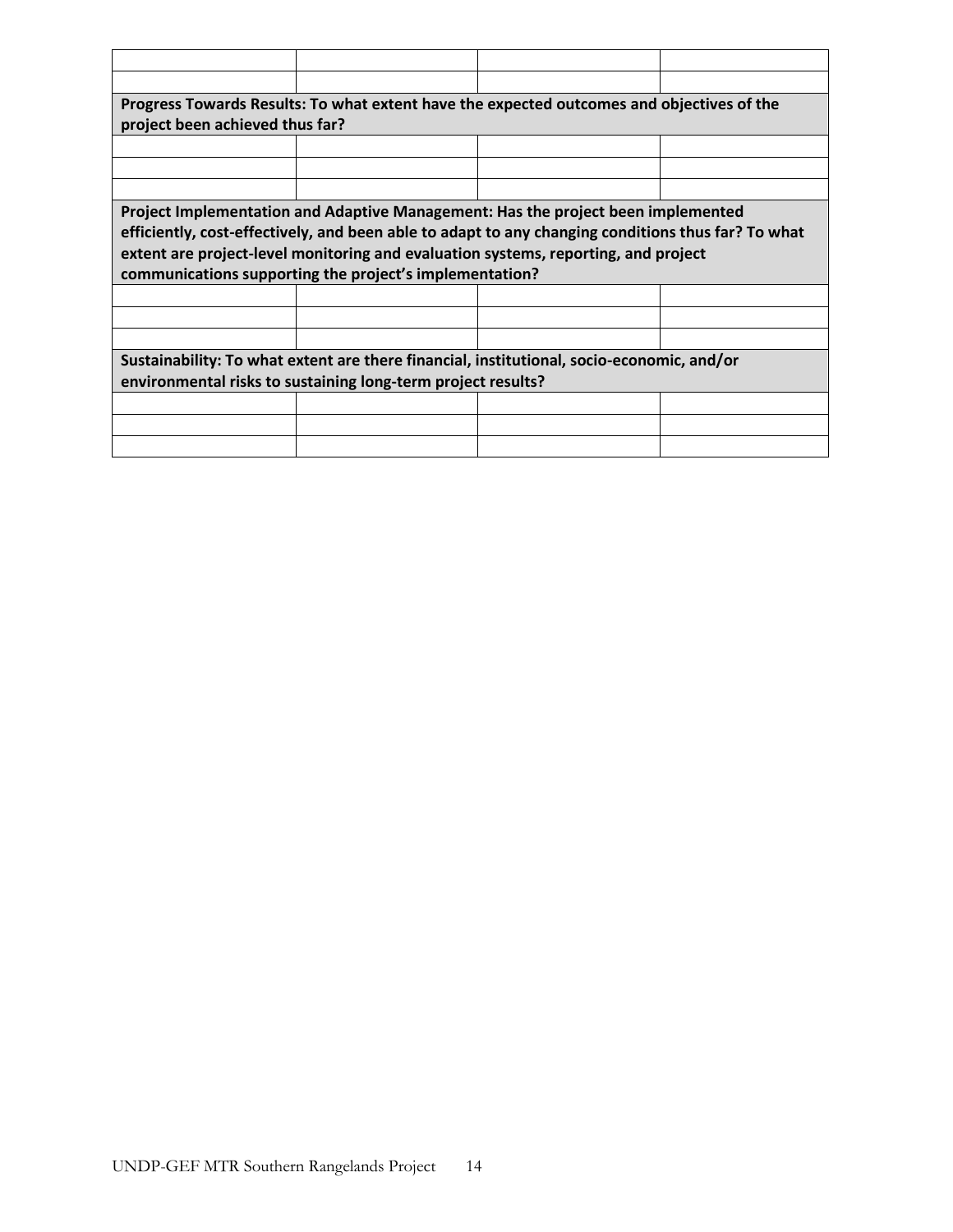#### **ToR ANNEX D: UNEG Code of Conduct for Evaluators/Midterm Review Consultants<sup>10</sup>**

#### **Evaluators/Consultants:**

| 1. Must present information that is complete and fair in its assessment of strengths and weaknesses so that decisions |  |  |  |
|-----------------------------------------------------------------------------------------------------------------------|--|--|--|
| or actions taken are well founded.                                                                                    |  |  |  |

- 2. Must disclose the full set of evaluation findings along with information on their limitations and have this accessible to all affected by the evaluation with expressed legal rights to receive results.
- 3. Should protect the anonymity and confidentiality of individual informants. They should provide maximum notice, minimize demands on time, and respect people's right not to engage. Evaluators must respect people's right to provide information in confidence, and must ensure that sensitive information cannot be traced to its source. Evaluators are not expected to evaluate individuals, and must balance an evaluation of management functions with this general principle.
- 4. Sometimes uncover evidence of wrongdoing while conducting evaluations. Such cases must be reported discreetly to the appropriate investigative body. Evaluators should consult with other relevant oversight entities when there is any doubt about if and how issues should be reported.
- 5. Should be sensitive to beliefs, manners and customs and act with integrity and honesty in their relations with all stakeholders. In line with the UN Universal Declaration of Human Rights, evaluators must be sensitive to and address issues of discrimination and gender equality. They should avoid offending the dignity and self-respect of those persons with whom they come in contact in the course of the evaluation. Knowing that evaluation might negatively affect the interests of some stakeholders, evaluators should conduct the evaluation and communicate its purpose and results in a way that clearly respects the stakeholders' dignity and self-worth.
- 6. Are responsible for their performance and their product(s). They are responsible for the clear, accurate and fair written and/or oral presentation of study limitations, findings and recommendations.
- 7. Should reflect sound accounting procedures and be prudent in using the resources of the evaluation.

#### **MTR Consultant Agreement Form**

| Agreement to abide by the Code of Conduct for Evaluation in the UN System:                                            |  |
|-----------------------------------------------------------------------------------------------------------------------|--|
|                                                                                                                       |  |
|                                                                                                                       |  |
| I confirm that I have received and understood and will abide by the United Nations Code of Conduct for<br>Evaluation. |  |
|                                                                                                                       |  |
|                                                                                                                       |  |

 $\overline{\phantom{a}}$ 

<sup>10</sup> [www.undp.org/unegcodeofconduct](http://www.undp.org/unegcodeofconduct)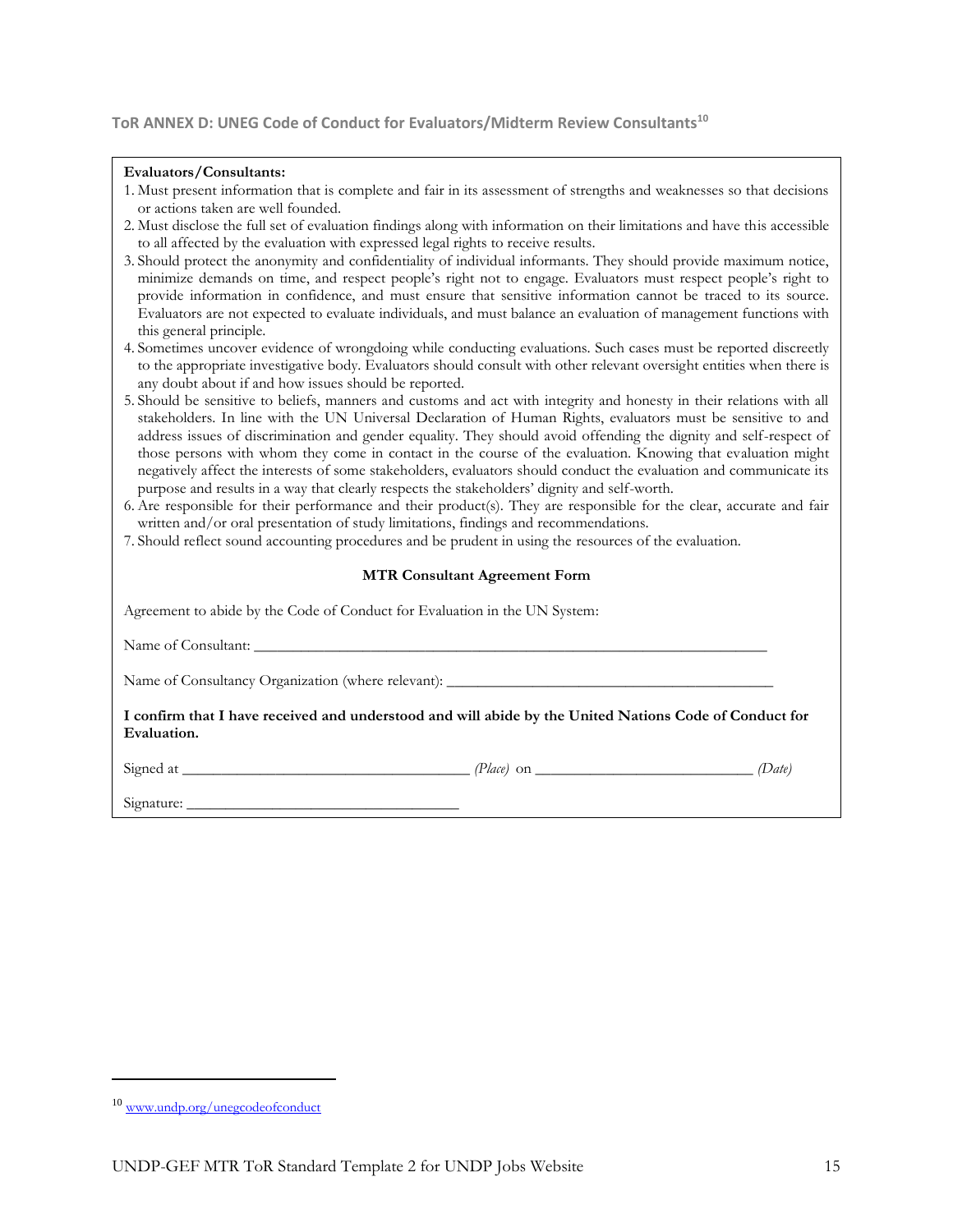**ToR ANNEX E: MTR Ratings**

|   | Ratings for Progress Towards Results: (one rating for each outcome and for the objective) |                                                                                                                                                                                                                      |  |  |  |  |
|---|-------------------------------------------------------------------------------------------|----------------------------------------------------------------------------------------------------------------------------------------------------------------------------------------------------------------------|--|--|--|--|
| 6 | Highly<br>Satisfactory (HS)                                                               | The objective/outcome is expected to achieve or exceed all its end-of-project<br>without major shortcomings. The<br>targets.<br>progress<br>towards<br>the<br>objective/outcome can be presented as "good practice". |  |  |  |  |
| 5 | Satisfactory (S)                                                                          | The objective/outcome is expected to achieve most of its end-of-project<br>targets, with only minor shortcomings.                                                                                                    |  |  |  |  |
| 4 | Moderately<br>Satisfactory (MS)                                                           | The objective/outcome is expected to achieve most of its end-of-project<br>targets but with significant shortcomings.                                                                                                |  |  |  |  |
| 3 | Moderately<br>Unsatisfactory<br>(HU)                                                      | The objective/outcome is expected to achieve its end-of-project targets with<br>major shortcomings.                                                                                                                  |  |  |  |  |
| 2 | Unsatisfactory (U)                                                                        | The objective/outcome is expected not to achieve most of its end-of-project<br>targets.                                                                                                                              |  |  |  |  |
| 1 | Highly<br>Unsatisfactory<br>(HU)                                                          | The objective/outcome has failed to achieve its midterm targets, and is not<br>expected to achieve any of its end-of-project targets.                                                                                |  |  |  |  |

|   | Ratings for Project Implementation & Adaptive Management: (one overall rating) |                                                                                                                                                                                                                                                                                                                                                                      |  |  |
|---|--------------------------------------------------------------------------------|----------------------------------------------------------------------------------------------------------------------------------------------------------------------------------------------------------------------------------------------------------------------------------------------------------------------------------------------------------------------|--|--|
| 6 | Highly<br>Satisfactory (HS)                                                    | Implementation of all seven components – management arrangements, work<br>planning, finance and co-finance, project-level monitoring and evaluation<br>systems, stakeholder engagement, reporting, and communications - is leading<br>to efficient and effective project implementation and adaptive management.<br>The project can be presented as "good practice". |  |  |
| 5 | Satisfactory (S)                                                               | Implementation of most of the seven components is leading to efficient and<br>effective project implementation and adaptive management except for only<br>few that are subject to remedial action.                                                                                                                                                                   |  |  |
| 4 | Moderately<br>Satisfactory (MS)                                                | Implementation of some of the seven components is leading to efficient and<br>effective project implementation and adaptive management, with some<br>components requiring remedial action.                                                                                                                                                                           |  |  |
| 3 | Moderately<br>Unsatisfactory<br>(MU)                                           | Implementation of some of the seven components is not leading to efficient<br>and effective project implementation and adaptive, with most components<br>requiring remedial action.                                                                                                                                                                                  |  |  |
| 2 | Unsatisfactory (U)                                                             | Implementation of most of the seven components is not leading to efficient<br>and effective project implementation and adaptive management.                                                                                                                                                                                                                          |  |  |
| 1 | <b>Highly</b><br>Unsatisfactory<br>(HU)                                        | Implementation of none of the seven components is leading to efficient and<br>effective project implementation and adaptive management.                                                                                                                                                                                                                              |  |  |

| Ratings for Sustainability: (one overall rating) |                                                                                  |  |  |  |
|--------------------------------------------------|----------------------------------------------------------------------------------|--|--|--|
| Likely (L)                                       | Negligible risks to sustainability, with key outcomes on track to be achieved by |  |  |  |
|                                                  | the project's closure and expected to continue into the foreseeable future       |  |  |  |
| Moderately Likely<br>(ML)                        | Moderate risks, but expectations that at least some outcomes will be             |  |  |  |
|                                                  | sustained due to the progress towards results on outcomes at the Midterm         |  |  |  |
|                                                  | Review                                                                           |  |  |  |